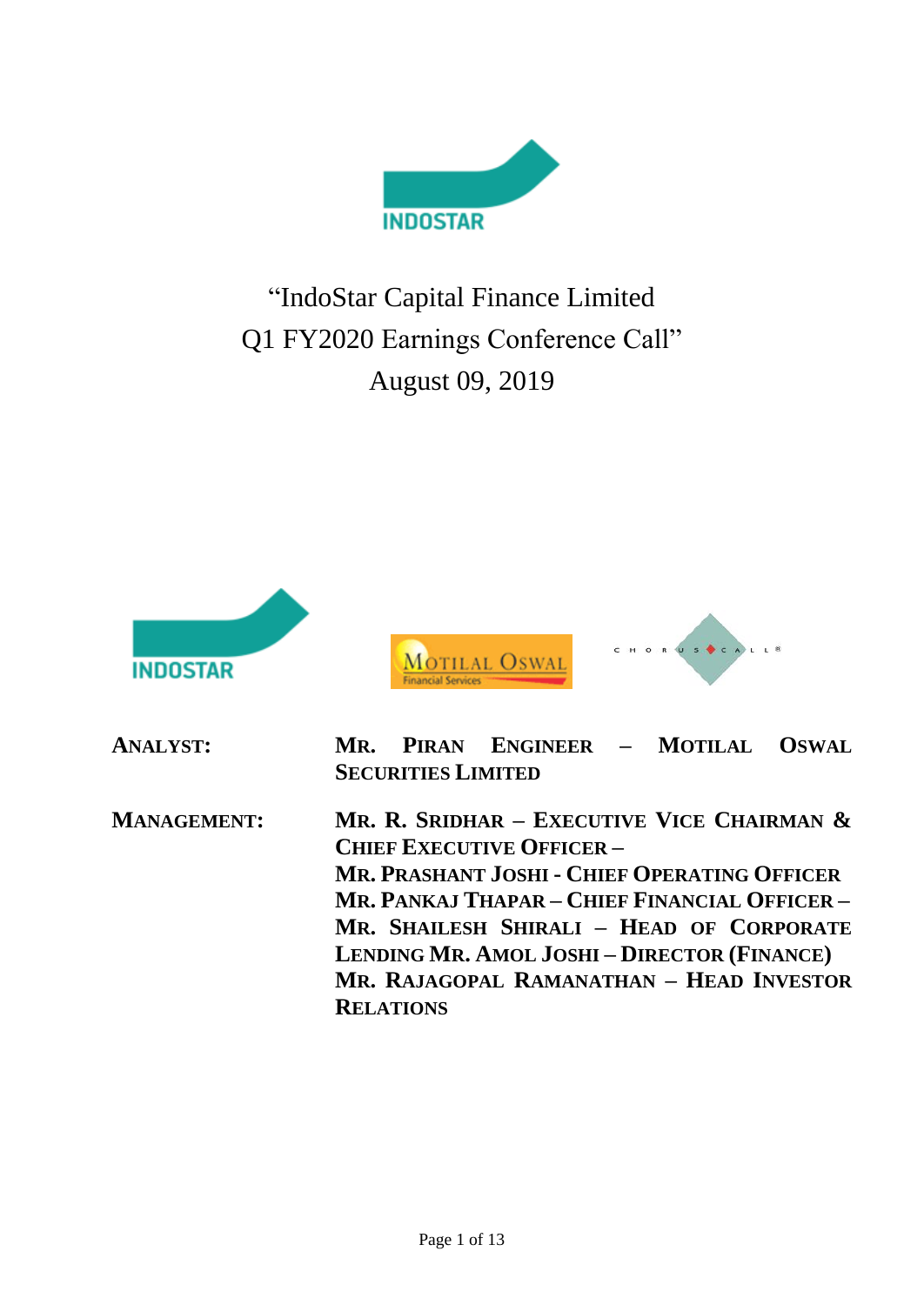

**Moderator:** Good day ladies and gentlemen, and a warm welcome to the IndoStar Capital Finance Q1 FY2020 Earnings Conference Call, hosted by Motilal Oswal Financial Services. As a reminder, all participant lines will be in the listen-only mode and there will be an opportunity for you to ask questions after the presentation concludes. Should you need assistance during the conference call, please signal an operator by pressing "\*" then "0" on your touchtone phone. Please note that this conference is being recorded. I now hand the conference over to Mr. Piran Engineer from Motilal Oswal Financial Services. Thank you and over to you Sir!

**Piran Engineer:** Thanks Ali. Thank you all for joining this call with us. We have the entire management team of IndoStar Capital to discuss the results. Over to you Sir!

**R. Sridhar:** Good afternoon to all of you. Let me first give an overview of Q1 in terms of our performance. This quarter is significant as this is the first quarter subsequent to the acquisition of the commercial vehicle finance business from India Infoline. We have as you are all aware, acquired the CV financing business which consists of around 161 branches, 1089 people and Rs.3400 Crores of AUM. We are currently undertaking a process of integration which we hope to complete in the next two to three months. We have absorbed the entire team, which is complementary to what we have already built. We now have a pan India presence across all the main zones in the country North, South and West where our presence spans 322 locations with around 2000 people manning these branches. This acquisition has saved us nearly two years of effort to create the network organically. While, we have grown our capacity to service demand, liquidity environment for NBFCs has been challenging. To ensure that we optimally utilize our infrastructure, we embarked on a partnership agreement to de risk resource raising. In this pursuit, we have finalized a partnership deal with ICICI bank enabling them to lend to our CV financing customers by piggybacking on our business infrastructure. We will discuss this in detail during the course of the question and answer.

> Thus, the two most important things that transpired during this quarter is (i) the integration of the business which we had acquired from India Infoline and (ii) the partnership with ICICI Bank. Both these events will help IndoStar to continue pursuing growth in CV finance and make it the engine for our retailization strategy. The retailization strategy, which we started about two years back in April 2017, is on track and now at the end of this quarter, our retail assets are at 63% versus corporate assets at 37%. We have ensured that the corporate book has not grown in the last three years and it has been around Rs 4000- 4500 crores. The growth in CV financing in the retail business as well as the acquisition has helped us change this mix drastically. In terms of business, disbursements during the quarter have been around Rs.1,235 Crores. Retail business volumes were broadly similar to Q4 while corporate lending disbursements were around Rs.470-odd Crores. We have been cautious in lending under this segment because of the market conditions. In this backdrop, I believe our current level of disbursements - Rs.1235 Crores is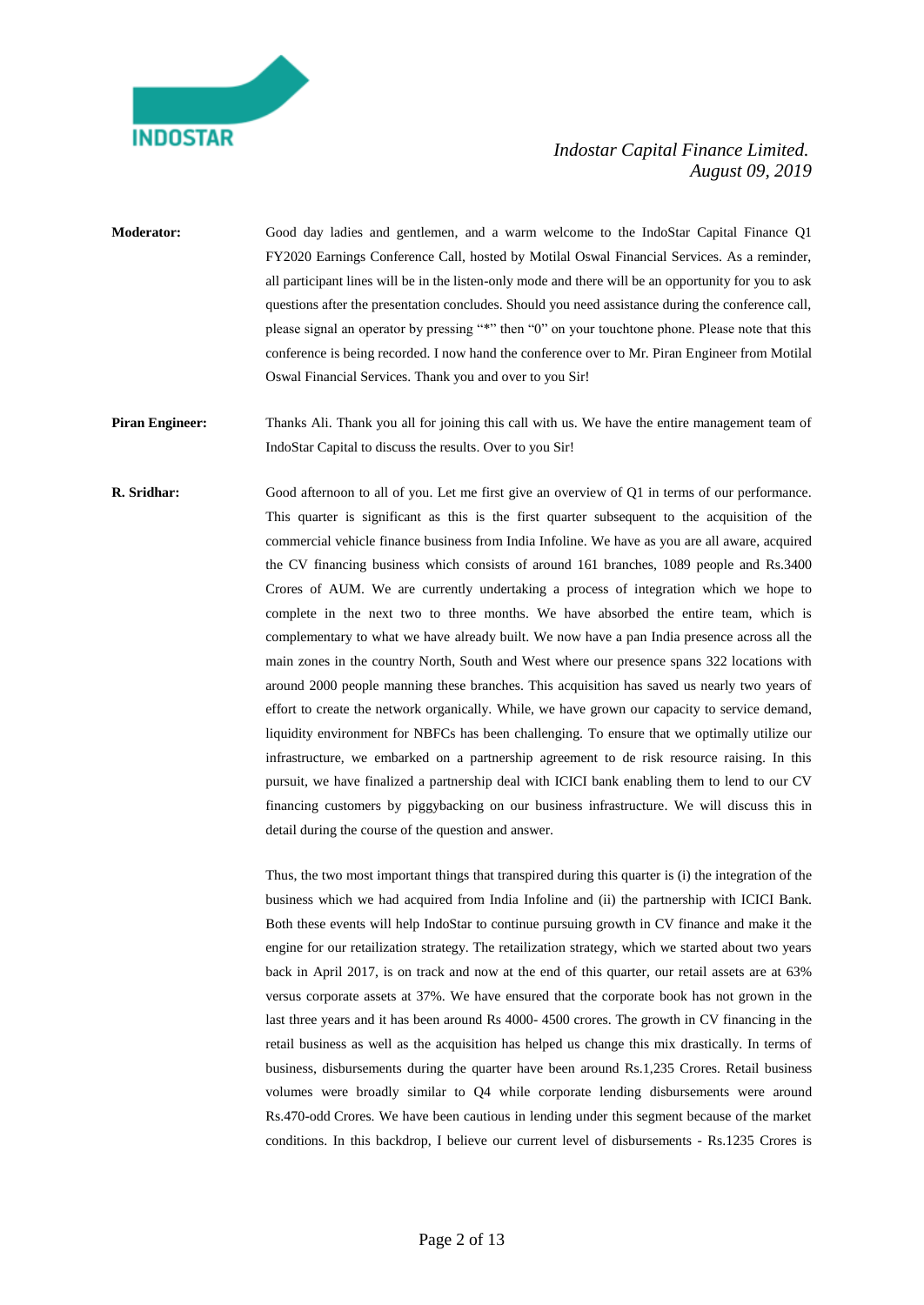

good. Our aggregate assets under management (AUM) is around Rs.11000 Crores. On-book loans are around Rs.10000 crores.

The quality of our assets continues to be good; We have one account in corporate lending, that slipped during the quarter which drove the provisioning higher. Further, while examining the loan portfolio acquired from IIFL, we had found certain accounts where collections were not up to the mark for a protracted period. After a thorough examination, we took a decision to clean up these accounts and accordingly effected a write-off of around Rs.60 Crores during this quarter.

The business is broadly moving as planned though liquidity has been the only constraint during the past couple of quarters. We have proactively taken a step to forge a tie-up with ICICI Bank, which would help us in keeping our disbursement objective intact and we hope that we would be able to report a good growth in terms of disbursements and assets during this financial year.

In terms of SME business, we have been doing well. Liquidity constraints have been the main factor causing a slowdown in the volume of disbursements. As against about Rs.100 Crores check and Rs.125 Crores which we averaged for a large part of FY19, we are currently disbursing around Rs.50 Crores now. We are in discussions with few banks and hope to be able to ink a partnership similar to the one in CV finance over the next couple of months.

The business in affordable housing finance is doing very well. We are doing around Rs.30-40 Crores per month at a yield of around 14%. The quality of this book is very good. The NPL is negligible and all accounts are current. Like we have stated earlier, had liquidity not been a challenge, we could have clocked superior volumes in this business as well. That said in light of the uncertain market dynamics, we are adopting a cautious approach to calibrating growth.

So, with this overview, I now leave the floor open for questions and answers. I have with me my colleagues, Mr. Amol Joshi, CFO designate, Mr. Pankaj Thapar, CFO, Mr. Shailesh Shirali Corporate Lending Head, Mr. Prashant Joshi, Chief Operating & Risk Officer and Rajagopal, IR Head who would be happy to answer your questions.

- **Moderator:** Thank you very much. Ladies and gentlemen, we will now begin the question and answer session. The first question is from the line of Jayprakash Toshniwal from India First Life Insurance. Please go ahead.
- **Jayprakash T:** First question on ICICI partnership. Is it for any particular product line, new or used?
- **R. Sridhar:** ICICI partnership is for the CV Finance business which includes both new and used vehicle consumers. Based on our current yield and portfolio blend, we should be getting a spread of about 5-6% under this arrangement. The entire loan will be disbursed by ICICI Bank and we will be providing a first loss default guarantee of 8%. This is a superior arrangement as it reduces the capital requirement which would have been higher (around 15%) had we chosen to book loans on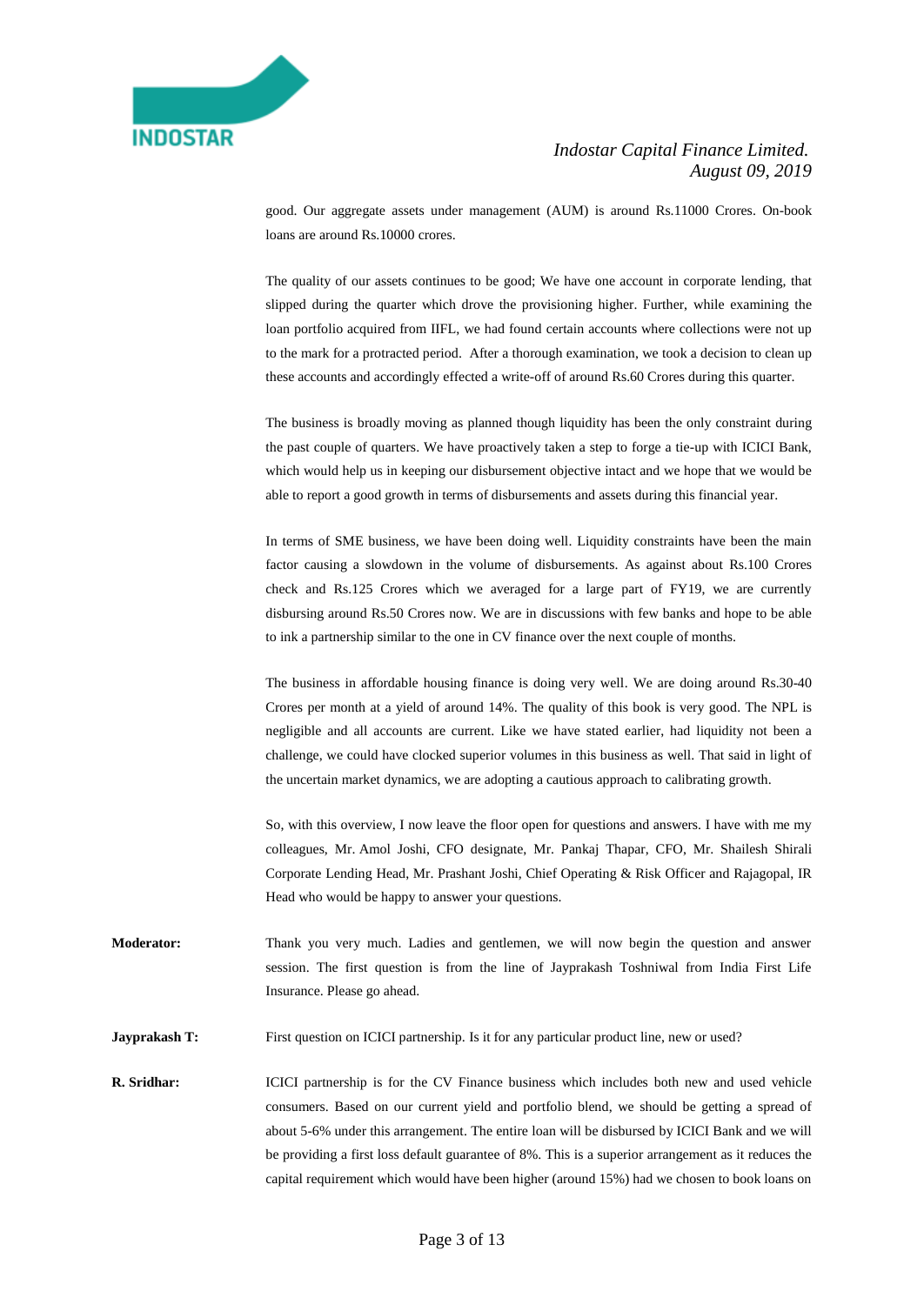

our Balance Sheet. Here the spread is protected at 6% and in light of the capital light structure helps improve ROEs.

- **Jayprakash T:** Will there be a differentiation in the quality or yield of the portfolio being originated for ICICI versus originating loans for your Balance Sheet.
- **R. Sridhar:** No. There won't be any differentiation in the quality or yield of the loans that would be originated from our branches. Spread and the blend will remain the same at 6%. As I explained earlier, for loans being disbursed by ICICI Bank, the capital requirement for IndoStar reduces to the extent of capital prescribed to be held on the first loss default. Had we retained the loans on our Balance Sheet, we would have to maintain capital at 15%.
- **Jayprakash T:** Okay and second Sir there was news around a specific corporate account in the Fitness industry that was being rumored of having servicing issues. Could you throw some light on that?
- **R. Sridhar:** The account that you are referring to has not slipped in servicing dues to us. They have met their servicing obligations for the month of July as well. Only one account in real estate segment has slipped during this quarter for which we have made a provision. All other accounts are current.
- **Jayprakash T:** Okay Sir a final question. In light of the concerns around the account mentioned earlier, can you elaborate any change in your strategy in corporate lending to potentially deal with such idiosyncratic risks?
- **Shailesh Shirali:** What we have done over the last one year is that because the liquidity situation in the market had deteriorated owing to Banks and NBFCs pruning lines to SMEs, mid cap and small cap companies, largely non-real estate clients we scaled down our exposures. The non-real estate book actually has come down from a level of more than Rs.2,600 Crores to now below Rs.1000 Crores as of July and we are treading with caution on this book. We are adopting a wait and watch strategy. There is a very decent pipeline if we want to lend but we do not want to start lending in any manner until the liquidity situation in the market improves. So, if you see our overall book also, the overall corporate lending book real estate plus non-real estate in last July we were close to around Rs.5,300 Crores in this July we are down to Rs.4000 Crores. We started the retailization strategy about 18 months back and then the IIFL CV finance acquisition happened. Taking the two together, we have enough room for capital allocation across all our four product lines. So, given the liquidity issues in the market, we have decided consciously to go slow on corporate lending, evaluate proposals very selectively, just focus on asset quality and recovery and we have brought down the book from around Rs.5500 Crores to Rs.4000 Crores until the market improves, we will continue to do that. We will continue to basically just churn the book and book assets within this range itself and not look at any kind of aggressive growth.

**Jayprakash T:** Okay Sir. I will come back in the queue. Thank you.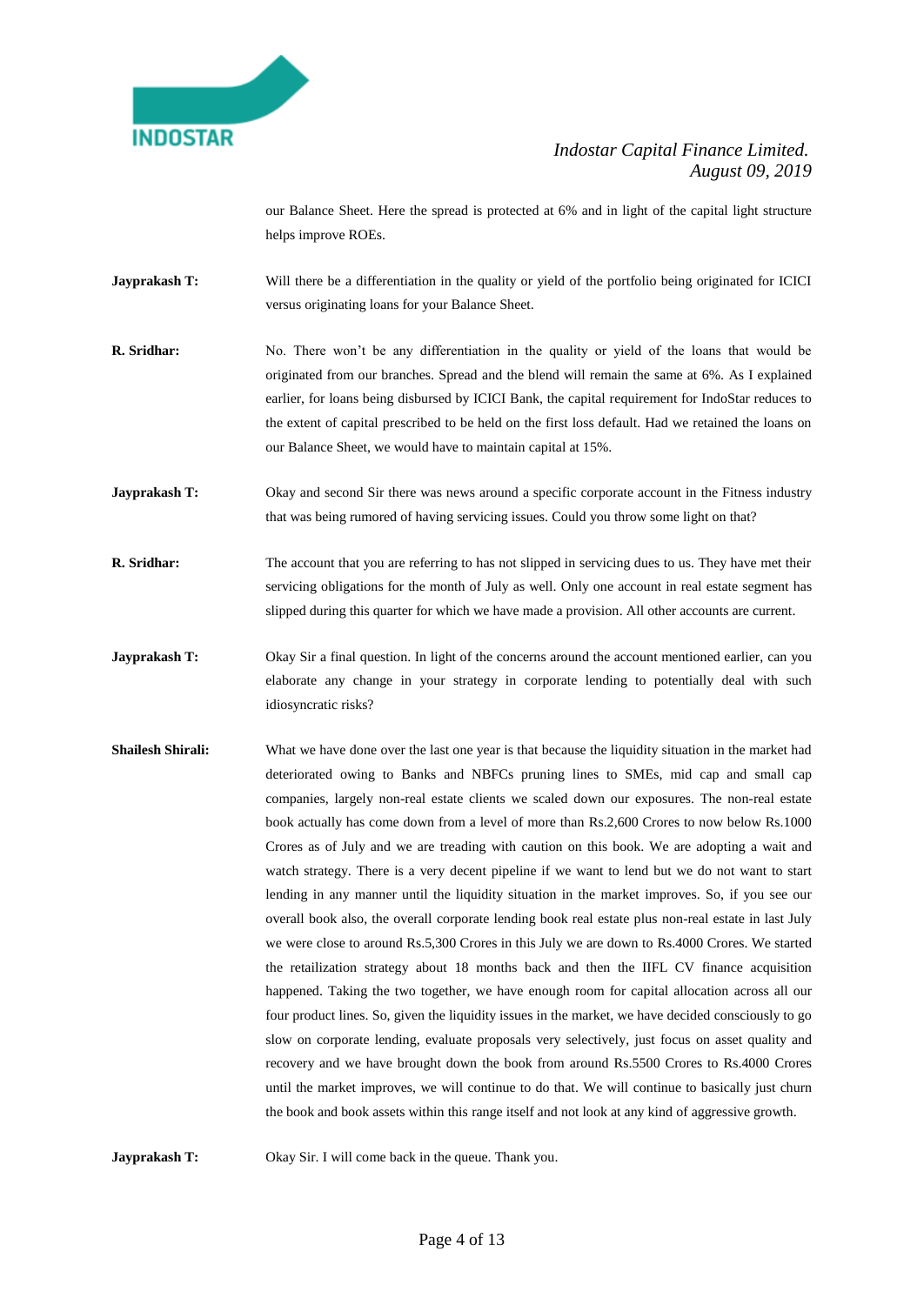

- **Moderator** Thank you. The next question is from the line of Akash Dattani from HDFC Securities. Please go ahead.
- **Akash Dattani:** Thank you for taking my questions. I have couple of them. My first question is on treasury assets in the presentation, there is a sharp Q-o-Q decline. Is that because of the payment to IIFL for the acquired business?
- **R. Sridhar:** Reduction in treasury assets is largely a function of consumption driven by various businesses. IIFL payments are staggered over a 12-month period. Hence, it is not appropriate to purely identify reduction in treasury surplus to purely IIFL payments.
- Akash Dattani: Okay and so in terms of the write-off taken this quarter on the acquired vehicle finance book, so how would the backstop or the arrangement with IIFL you would sort of play out?
- **Prashant Joshi:** If you look at the write off, the total write off that we have taken is Rs.64 Crores, of which Rs.50 Crores is the one-time special write off that we have taken and Rs.14 Crores in the normal course of business through settlements and repossession and sale that we do. Actually, we had over provided even while making the acquisition and created a higher level of ECL provision which is visible when you look at the segmental results. Rs.48 Crores is the hit that CV business has taken while purely on write-off alone we have taken Rs.64 Crores overall, and obviously on the IndoStar book also there is some incremental provision as the book has grown. Effectively there is a release from that incremental provision that has happened. Our overall ECL provision was around Rs.202 Crores when we on-boarded the loans from IIFL.
- Akash Dattani: Okay so if I understood correctly last time is there any sort of backstop that IIFL will have provided for this book?
- **Prashant Joshi:** IIFL had provisions on their book and also gave us cash in a way resembling a first loss default. This quantum effectively became an ECL provision of Rs.202 Crores. As the IIFL book winds down over the next 28 months, at the end of period, if we effectively end up losing more than Rs.202 Crores that loss will be to our account.
- **Akash Dattani:** Okay out of this Rs.202 Crores, what is the loss that you all have suffered until now on this book?
- **Prashant Joshi:** The right way of looking would be to consider effects of (i) combination of portfolio decreasing (ii) loans that may have shifted between buckets and (iii) write-off that we have taken. At present, of the original ECL pool of Rs.202 Crores created, the current balance stands at around Rs.171 Crores.
- **Akash Dattani:** Okay got it and in the other segments particularly SME and corporate, there was a reversal in ECL provision in the last quarter and so corporate still understandable because one account has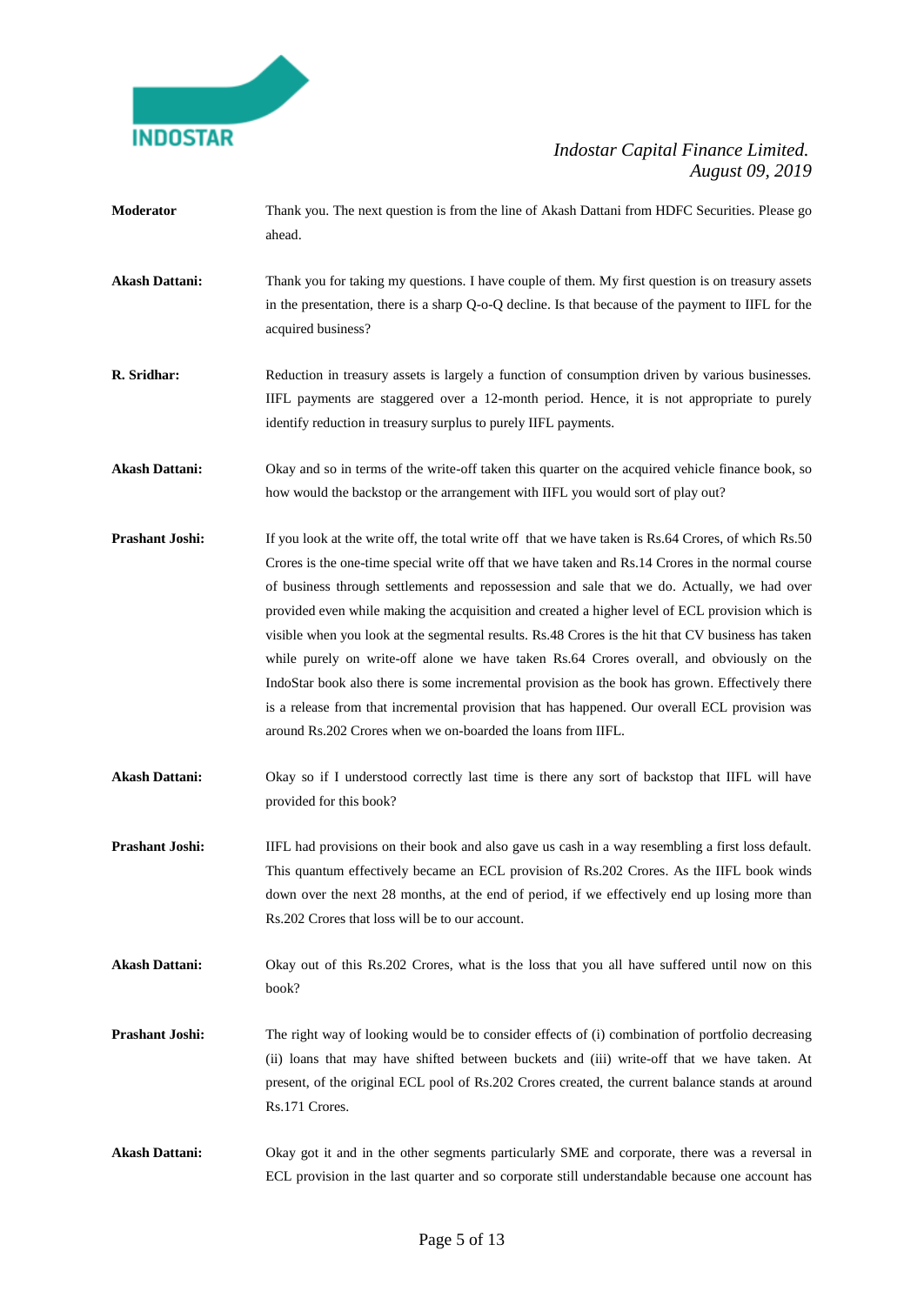

slipped and in SME now there are provisions again versus the reversal last quarter so is there any change in the underlying ECL model?

- **Prashant Joshi:** No the underlying ECL model has not undergone any change, if you see, gross NPL have moved up, (owing to five-six accounts seeing slippage of about Rs.13-odd Crores) which results in certain amount of ECL growth and a few initial buckets have increased and therefore there is incremental provision. Having said that, in this quarter, our first few auctions become eligible for SARFAESI. Going forward we should see lower numbers in this business.
- **Akash Dattani:** And how are we looking at traction on the SME business in terms of disbursals and what is the strategy for say the year?
- **Prashant Joshi:** SME Finance has lower margins relative to our other businesses. So, we had taken a conscious call of just doing enough to keep the book flat, which is what you see over the last nine months or so. We are right now in discussion with two banks for Co-Lending or partnership lending (ICICI-like arrangements) and we think that in the next 30-45 days some arrangements would fructify. Going forward, we believe SME Finance growth is more likely to be driven by off-Balance sheet sourcing.
- Akash Dattani: And my last question is on tie-up with ICICI Bank so as business started under this arrangement?
- **R. Sridhar:** Commenced towards end of July-19
- Akash Dattani: Okay so what would be the outstanding book on?
- **R. Sridhar:** Just started about 10 days back. We have done small volumes in July and from this month we should be ramping up volumes.
- Akash Dattani: Okay and if I understood it correctly there will be no asset or liability that is recognized on IndoStar's books under this arrangement only an income to the extent of 5% - 6% on the assets co-originated will show up under revenue from operations?
- **R. Sridhar:** Yes.
- **Akash Dattani:** Okay that is it from my end. Thank you so much.
- **Moderator:** Thank you. The next question is from the line of Rajneesh Mehan, an Individual Investor. Please go ahead.
- **Rajneesh Mehan**: I have two, three questions so one is regarding the IIFL again acquisition in last quarter, I had asked about this and you said that deal is structured in such way that whatever NPA comes about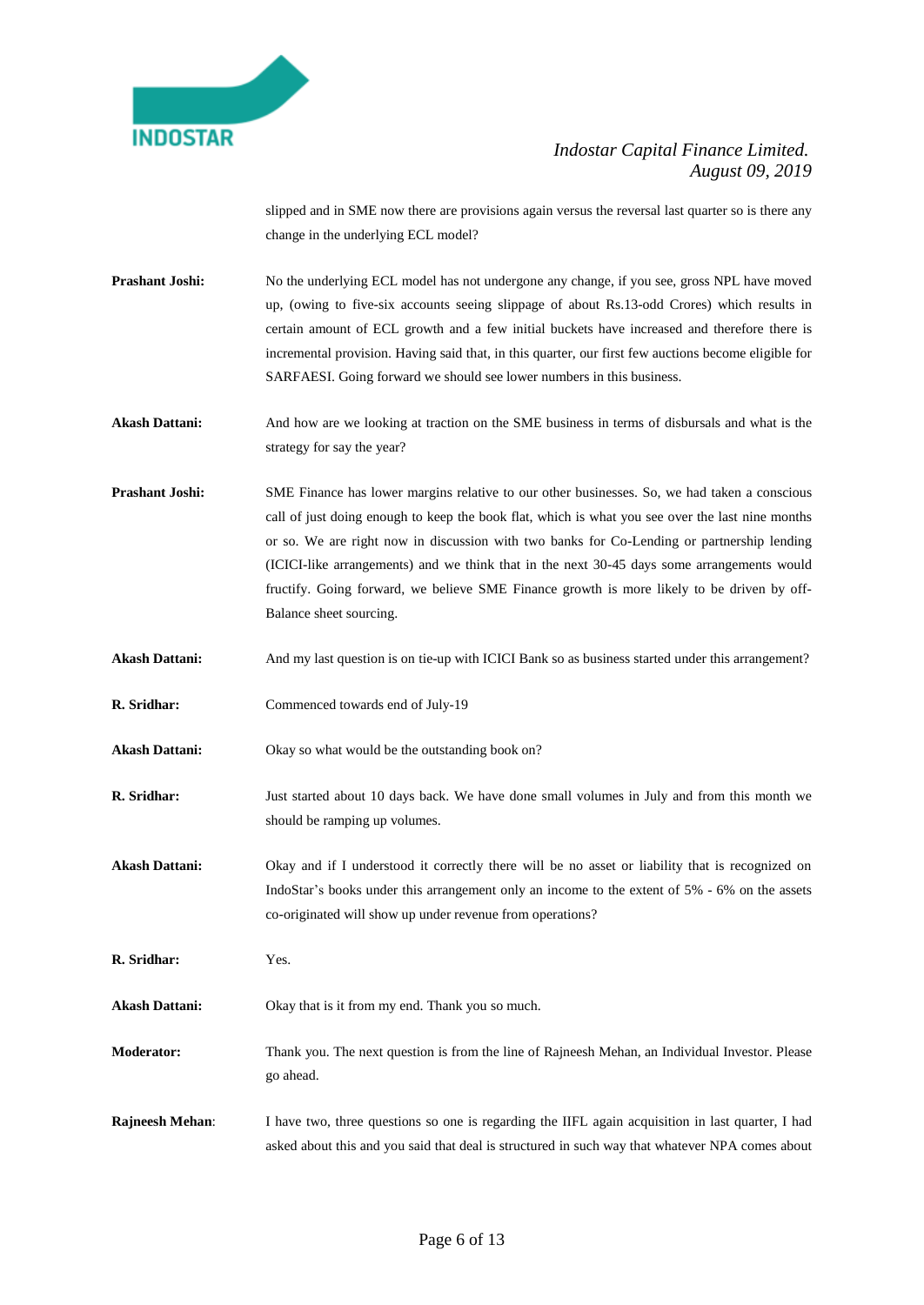

will be taken care of. So, I do not still understand reasons for gross NPAs and NPA having shot up?

**R. Sridhar:** When we acquired the IIFL CV finance business, we inherited about Rs.220 Crores of loans that were non performing. As a part of the due diligence process, we had employed CRISIL and Ernst & Young to estimate credit loss which may potentially come about from the total loans originated. After completing their investigations, they arrived at an estimation of expected loss against which India Infoline has provided us cash, which should protect as long as actual losses are within this expected loss estimate. This protection that we have received from IIFL will remain with us till this portfolio runs off at which time we would know whether actual loss incurred would be greater than our estimates or otherwise. In a situation of actual loss exceeding expected loss, we would need to take further P&L hit. In the event, actual loss undershoots expected loss, we may have some benefits.

**Rajneesh Mehan:** So, out of the consideration of about Rs.2400 Crores for the deal, is IIFL supposed to discharge an amount of Rs 200 crores IndoStar?

**R. Sridhar:** The consideration for the deal payable by IndoStar is over a period of 12 months. As explained earlier, IIFL has provided us cash to the tune of the estimated credit loss which we think insulates the acquired portfolio completely. To make this simple for understanding, kindly note that the cash provided by IIFL as ECL provision covers around 9% of the total portfolio which can compared to a First Loss Default Guarantee (FLDG) of 9%. In our recent partnership, we have agreed to provide ICICI Bank FLDG of 8% which is lower than what we have structured on the IIFL deal. We believe based on our due diligence and our long experience of running the CV finance business, actual credit losses are much lower than the FLDG protections structured and we think there is more than adequate protection available to cover any imminent losses from the portfolio acquired.

**Rajneesh Mehan:** I was just referring to slide #21 in your presentation; Could you clarify the various numbers for GNPA and NNPA?

**R. Sridhar:** Gross and Net NPA for the entire CV finance book (including the acquired IIFL CV finance book) is 7% and 5% respectively. To give you a better flavor of the makeup, we have provided numbers on organic performance as well. Incidentally, organic CV finance Gross and Net NPAs are 1% and 0.7% respectively. I would also like to draw your attention to slide #13 in the presentation where we have provided movement analysis of NPLs in the acquired CV finance book. Please note that after rising in the initial months, there has been improvement in collections which is reflected in NPAs getting arrested and as at July end, absolute NPAs are well below March-19 when the portfolio was acquired by us.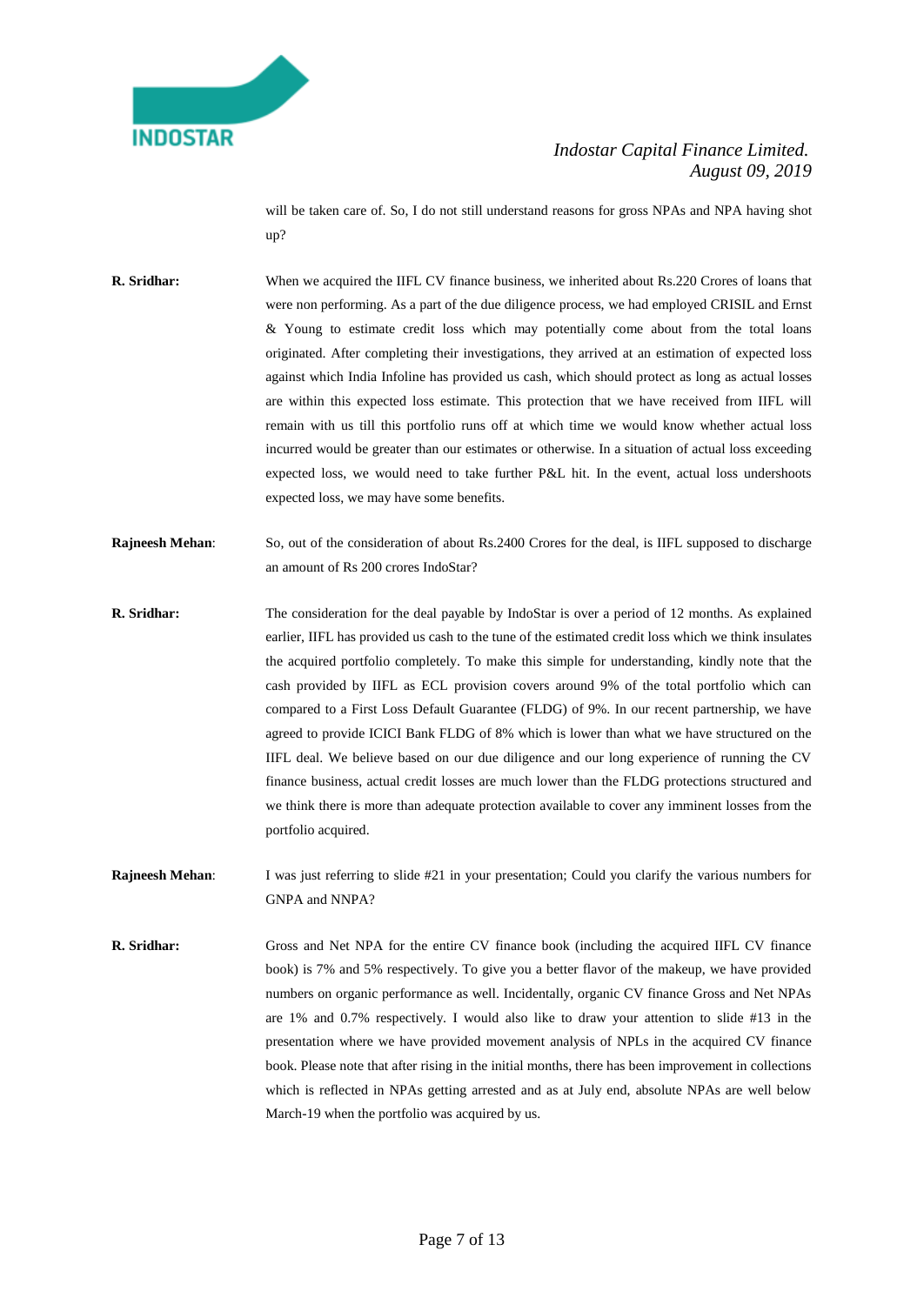

- **Rajneesh Mehan**: Okay Sir second question is slide #12 if you see your gross NPA across all the businesses have gone up, which you see in that slide so what do you foresee going forward as you scale the business? Do you think these numbers to continue growing?
- **R. Sridhar:** If you look at corporate lending, we have maintained a track-record of zero credit loss for the past eight years. Occasionally we have had instances of NPLs, but we have always achieved full collections and we are confident of maintaining this performance in the future as well. During the current quarter we have seen one account slipping (value: Rs.154 Crores) which is well covered with good collateral and security structures. We are already initiating collection efforts and are confident of fully recovering our dues within the financial year.

Moving on to NPAs in CV finance, the organic book has delinquencies of around Rs.19 Crores representing less than 1% NPL which is a very good performance in our view. On SME Finance, the NPA level is around Rs.67 Crores and we hope to bring this down as we are expecting resolutions to work out over the next few quarters. We also hope to benefit from SARFAESI which will enable us to put collateral on block and achieve superior recoveries.

Finally, the NPAs in Housing Finance is just a mere Rs 2 crore and at 0.3% gross NPA, we reckon this to be an excellent performance.

In summary, barring the Rs.150 Crores slippage in corporate lending during the quarter, other retail business delinquencies are well under control. We are very confident that the slippage in corporate lending would get collected in the forthcoming periods.

On IIFL acquisition related delinquencies, we are very confident that actual losses will be meaningfully lower than the ECL provisions that we hold.

**Rajneesh Mehan**: What is your projection for AUM and growth?

**R. Sridhar:** We don't issue a formal guidance but our growth aspiration is around 50%. That said, in light of the current market conditions we would be happy with growth between 30-40%.

**Rajneesh Mehan**: Okay thank you.

**Moderator:** Thank you. The next question is from the line of Deepak Poddar from Sapphire Capital. Please go ahead.

**Deepak Poddar:** Sir given now that your CV financing business has been integrated so what sort of credit cost profile are you looking at going forward, I understand there was some one-off in Rs.61 Crores provision that you have reported this quarter right?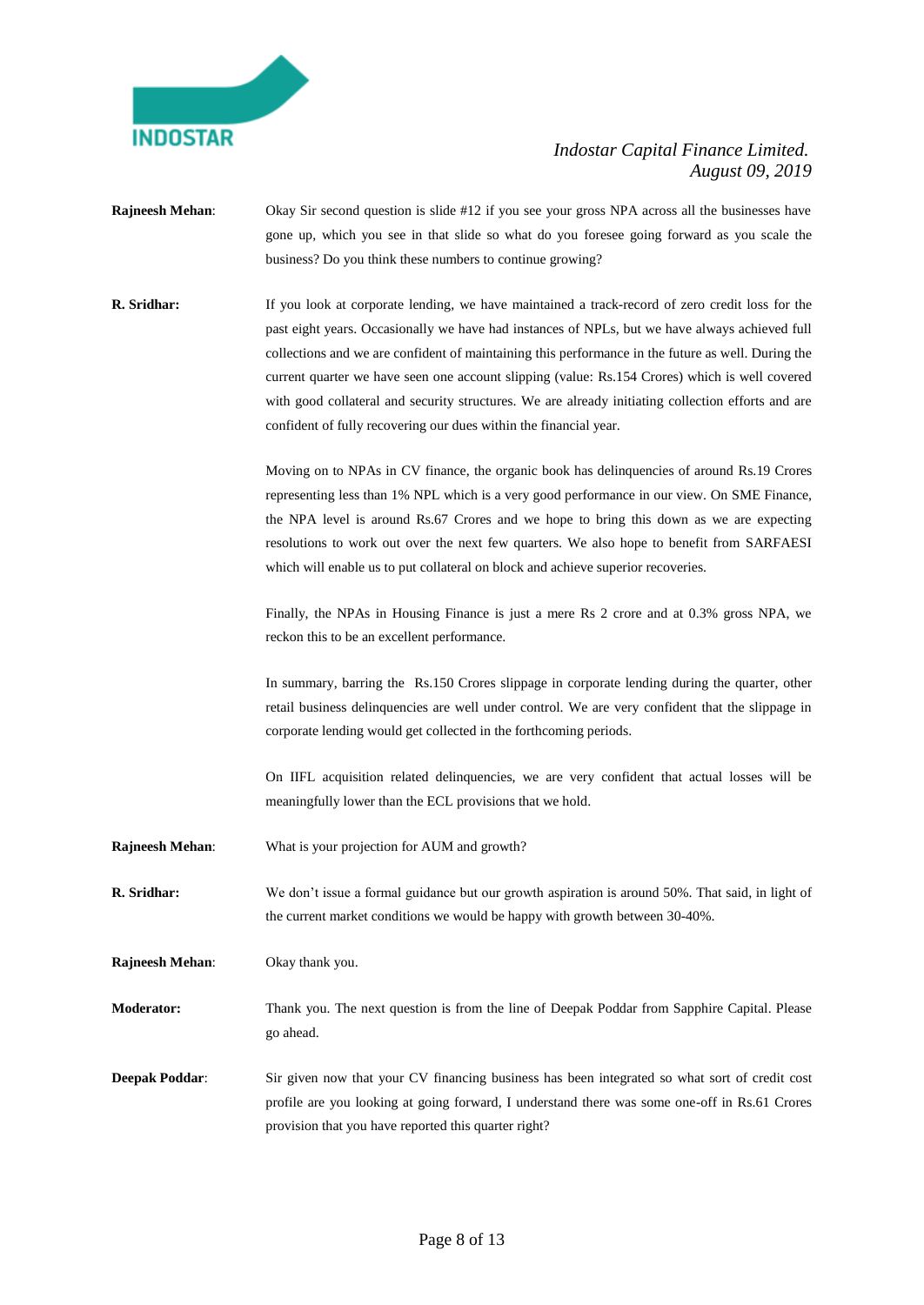

| R. Sridhar:              | The write-off of Rs.50 Crores hasn't come up suddenly. We took the call only after completing a<br>thorough evaluation of loans that had not seen collections for a protracted period of time. That<br>said, the collection effort will continue and there will be some collections in these accounts in the<br>future. I will like to put on record here that we were aware of the potential for such situations and<br>hence we priced the same in the deal as well by building in a liberal FLDG. |
|--------------------------|------------------------------------------------------------------------------------------------------------------------------------------------------------------------------------------------------------------------------------------------------------------------------------------------------------------------------------------------------------------------------------------------------------------------------------------------------------------------------------------------------|
|                          | Going forward we think our normal business blended yield would be around 16-16.5%. We think<br>risk adjusted yield should range between 14.5-15%, implying a credit loss expectation of around<br>150 bps.                                                                                                                                                                                                                                                                                           |
| <b>Deepak Poddar:</b>    | That is fair enough so when you are talking about is 1%, 1.5% you have also kind of factored in<br>the loss that you might see in your corporate book as well right?                                                                                                                                                                                                                                                                                                                                 |
| <b>Shailesh Shirali:</b> | I think Mr. Sridhar's answer was limited to CV Finance.                                                                                                                                                                                                                                                                                                                                                                                                                                              |
| R. Sridhar:              | My response was for your query on CV Finance. On corporate lending, we have had a zero-credit<br>loss track-record so far. So, I would believe that there will be no credit loss in future also. In<br>SME, there could be some credit loss but that also will be less than 50 bps.                                                                                                                                                                                                                  |
| Prashant Joshi:          | SME till now in the last four years, our eventual credit cost has been about 50-60 basis points and<br>that is where we think it will be and housing to be fair it has been two years and there is virtually<br>nothing out there till now.                                                                                                                                                                                                                                                          |
| <b>Deepak Poddar:</b>    | Can you just repeat it 60-65 basis points you mentioned right?                                                                                                                                                                                                                                                                                                                                                                                                                                       |
| Prashant Joshi:          | That is right 50 to 60 basis points of credit loss in case of SME and housing as I said in the last<br>two years, there has been virtually nothing.                                                                                                                                                                                                                                                                                                                                                  |
| <b>Deepak Poddar:</b>    | So on overall basis (as your corporate book is also substantial position) you do not expect any<br>substantial credit loss; So, will overall credit loss of 50-100 basis points be a fair assumption to<br>make?                                                                                                                                                                                                                                                                                     |
| R. Sridhar:              | Correct absolutely.                                                                                                                                                                                                                                                                                                                                                                                                                                                                                  |
| <b>Deepak Poddar:</b>    | Okay and Sir what sort of ROE profile are we looking at like on a steady state basis once we<br>have fully integrated, what sort of ROA kind of business because earlier we used to be in the<br>range of 2.5% to 3.5% right?                                                                                                                                                                                                                                                                        |
| R. Sridhar:              | Normalised ROA is around 2.5% to 3%. Adjusting for write-off it should be around 3% so with<br>the leverage of 5 to 6 times we should get to 15% to 18% band. We think we should reach this<br>band in the next two years. We are already in the double-digit and will move slowly to our<br>aspirational range.                                                                                                                                                                                     |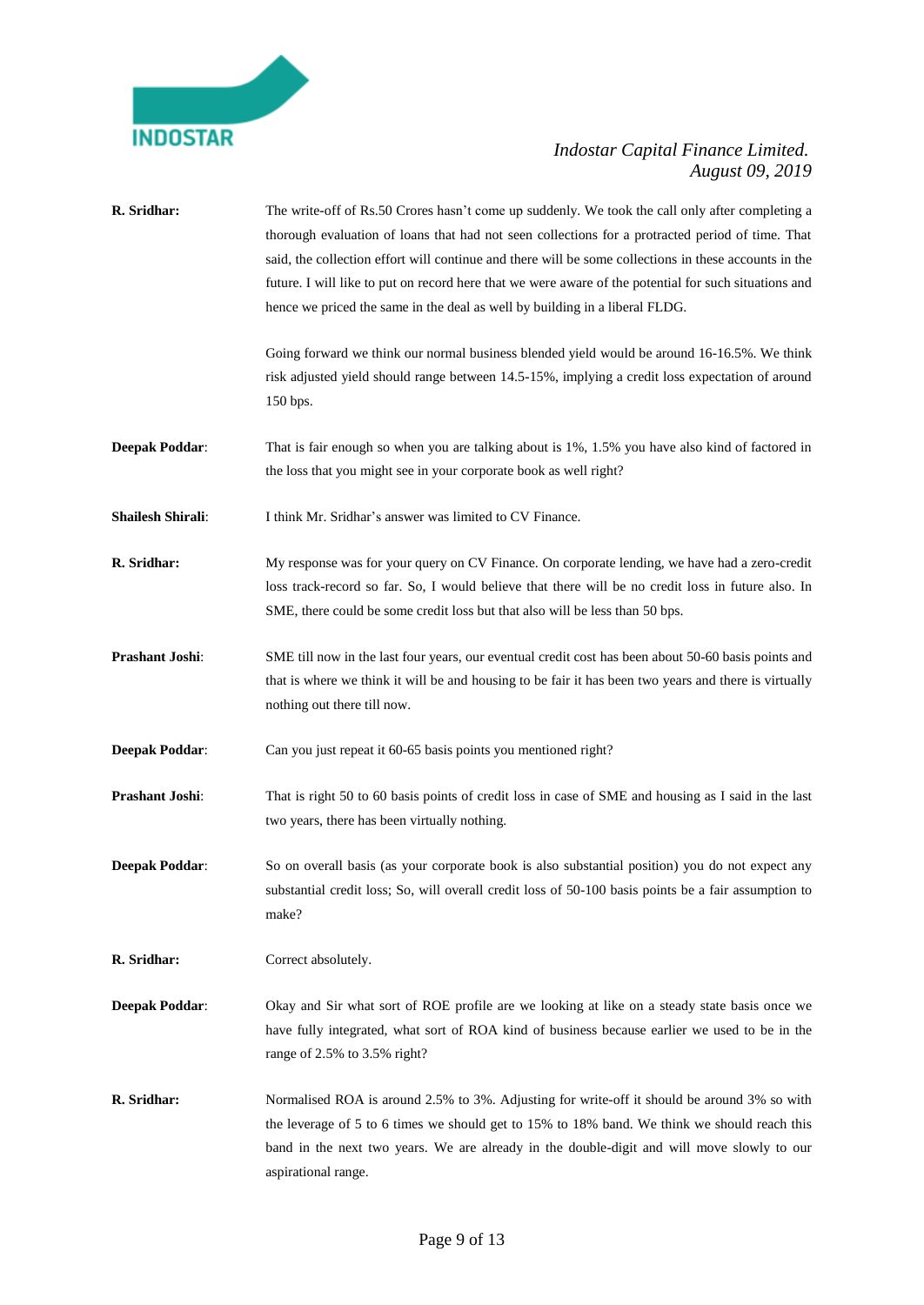

| <b>Deepak Poddar:</b> | That is ROE and ROA 2.5% to 3%?                                                                                                                                                                                                                                                                                                                                                                                                                                                                                        |
|-----------------------|------------------------------------------------------------------------------------------------------------------------------------------------------------------------------------------------------------------------------------------------------------------------------------------------------------------------------------------------------------------------------------------------------------------------------------------------------------------------------------------------------------------------|
| R. Sridhar:           | Correct.                                                                                                                                                                                                                                                                                                                                                                                                                                                                                                               |
| <b>Deepak Poddar:</b> | Fair enough and that will take about two to three years is that you mentioned?                                                                                                                                                                                                                                                                                                                                                                                                                                         |
| R. Sridhar:           | See gradually every quarter it undergoes a change, I cannot put a timeline to it under the current<br>market condition, but that is our aspiration where we want to reach and earlier the better.                                                                                                                                                                                                                                                                                                                      |
| <b>Deepak Poddar:</b> | Understood. Thank you so much Sir and all the very best Sir.                                                                                                                                                                                                                                                                                                                                                                                                                                                           |
| Moderator:            | Thank you. The next question is from the line of Subranshu Mishra from BOB Capital Markets.<br>Please go ahead.                                                                                                                                                                                                                                                                                                                                                                                                        |
| Subranshu Mishra:     | My first question is with regards to your bank funding I see that it has gone up on a sequential<br>basis so what is the bank funding now coming at right now, what price and what was the risk<br>premium that was being charged a year ago and what is it right now even a ballpark number<br>would do Sir that is my first question?                                                                                                                                                                                |
| R. Sridhar:           | In the last three quarters, we have been able to mobilize totally Rs.3600 Crores out of which 50%<br>has come from bank about Rs.1800 Crores and another Rs.1200 Crores has come from capital<br>market and Rs.600 Crores by way of portfolio sales. The marginal cost of funding would be<br>around 10%.                                                                                                                                                                                                              |
| Subranshu Mishra:     | My specific question is about banks, what was the risk premium in June 2018 above the MCLR<br>and what is it as on date?                                                                                                                                                                                                                                                                                                                                                                                               |
| Pankaj Thapar:        | It has seen an increase of depending on the bank between 50 to 80 basis points.                                                                                                                                                                                                                                                                                                                                                                                                                                        |
| Subranshu Mishra:     | Right and my second question is with regards to securitization what kind of credit enhancements<br>is the counterparty asking for or what are the excess cash collaterals that you are giving, what has<br>been incremental need in it from a year ago?                                                                                                                                                                                                                                                                |
| R. Sridhar:           | A year back we were not doing securitization, we had done only assignment, assignment is going<br>in the normal ratio of 90:10, there is no change as far as that is concerned. In case of<br>securitization specifically pass through certificate whatever we have done we have done in the<br>last two quarters and we have done all AAA rated structure and that is only for CV business<br>where the cash collateral has been in the range of 12% to 15% and it has remained the same since<br>February till date. |
| Subranshu Mishra:     | Right and my last question pertains to your disbursements especially in CV and the SME<br>business which have come off sequentially, how do we look at the CV and SME disbursements                                                                                                                                                                                                                                                                                                                                    |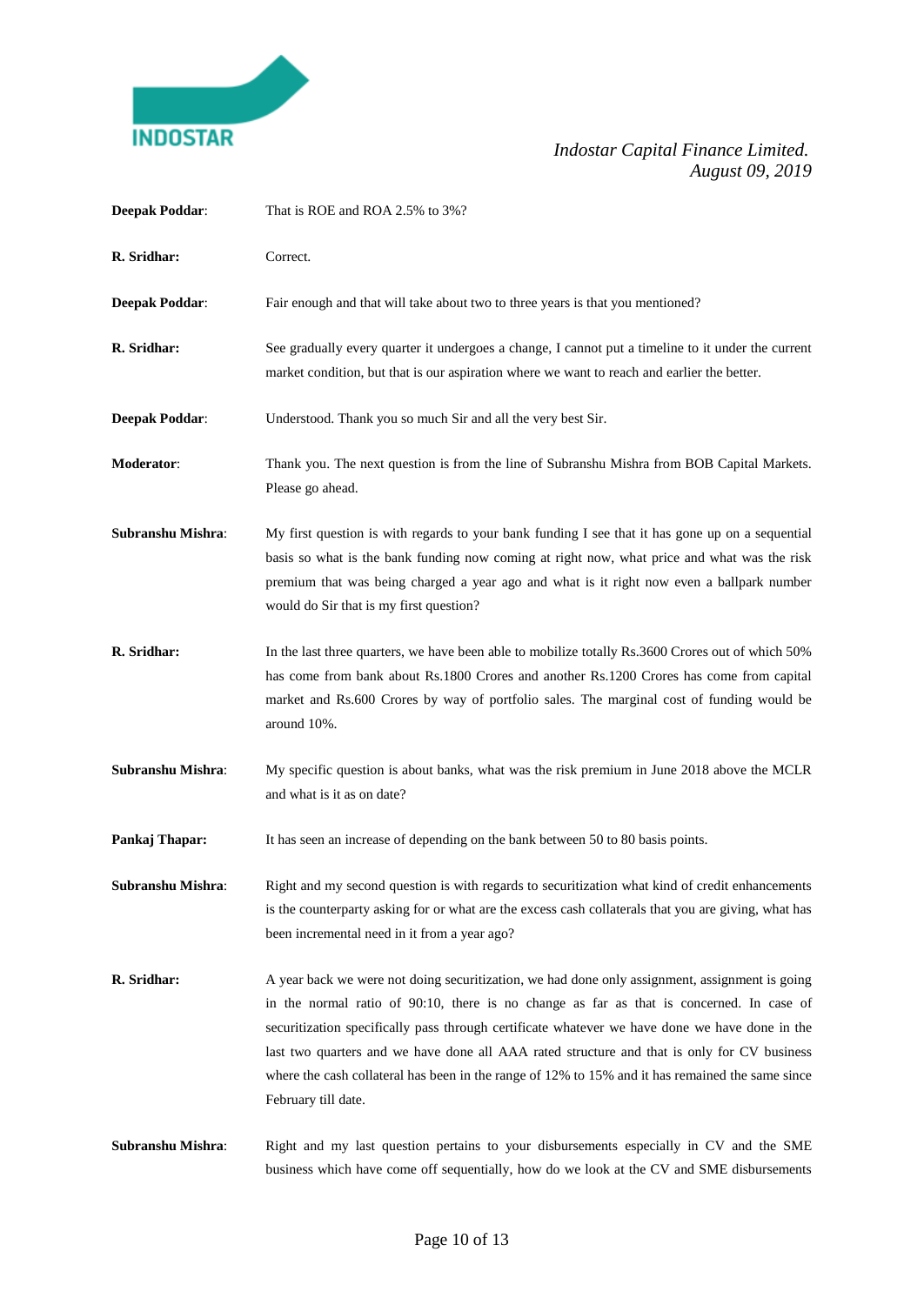

in the next three quarters full-year guidance or how do you look at the disbursement as such one if you can structure the answer for the entire industry in terms of the CV disbursement that you think can happen, second would be company-specific answer if you can please help me with that?

**R. Sridhar:** For the entire industry you know that CV industry is going through a down cycle, so the vehicle sales have come down substantially; this happens every four to five years but unfortunately this coincides with the time when liquidity challenges too persist. In this backdrop, truck owners are not enthused to go and buy new vehicle. Having said that, the large three companies which have been there like Sundaram, Shriram and Chola continue to generate reasonable business and have seen many such cycles so the industry will manage the current phase as well.

> In relation to IndoStar, we have augmented capacity after the acquisition and have the capability to disburse Rs.300 Crores, Rs.400 Crores per month. However, constrained liquidity, got us to be conservative and chose not to convert all our cash into receivables. We have been a little bit slow and cautious and that is why you will find that our disbursements have been marginally lower than Q4. After this tie-up with ICICI Bank, we don't foresee any liquidity issues, and are confident of moving closer to our monthly disbursement capacity of around Rs 400 crores in due course.

- **Subranshu Mishra:** Right Sir and Sir just one last question if I can squeeze in individually for your IIFL portfolio that you have acquired and vintage IndoStar portfolio, what is the zero DPD as of July 31, 2019?
- **R. Sridhar:** For IndoStar I will be able to say, IIFL I have to check, IndoStar should be near to 90%.
- **Subranshu Mishra**: That is the zero DPD?
- **R. Sridhar:** This one we will check and get back to you.
- **Subranshu Mishra**: And IIFL Sir, ballpark number would also do if you have it Sir?
- **R. Sridhar:** I do not want to quote any number at this juncture as full integration has not happened.
- Subranshu Mishra: Sure Sir. Thank you so much Sir. Best of luck.
- **Moderator:** Thank you. The next question is from the line of Jayprakash Toshniwal from India First Life Insurance. Please go ahead.
- **Jayprakash T:** So, on this corporate NPA Rs.155 Crores what is provision we are carrying and on the corporate book as a whole, are we maintaining any specific provisions?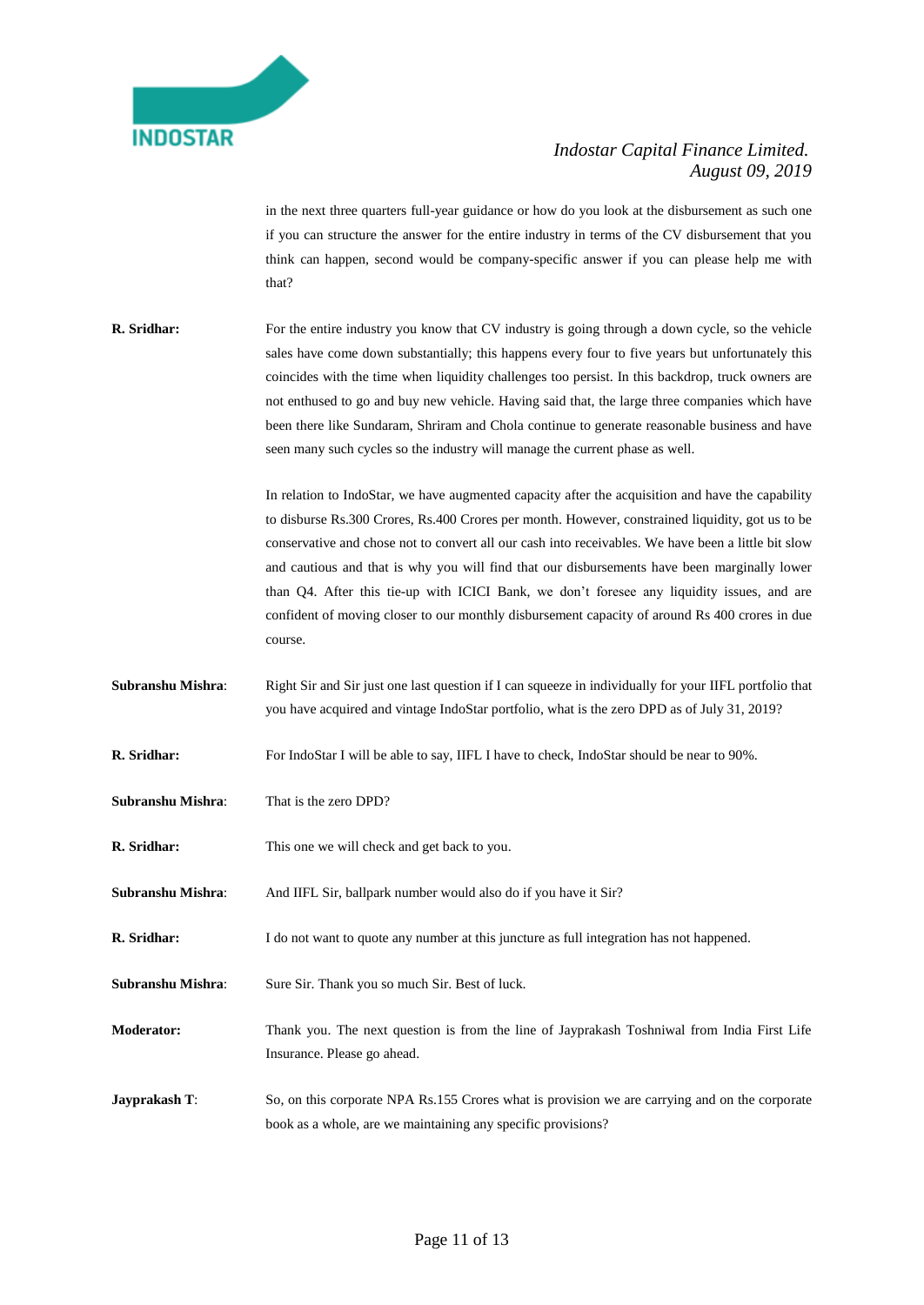

**R. Sridhar:** So, on this NPA, we are carrying Rs.16 Crores provision. We are carrying some excess provision as miscellaneous provision, against all of our assets which could be used for corporate or for any other business. Overall our provision is in excess of the RBI requirement. **Jayprakash T:** Okay and on the IIFL book on slide #13 where you are saying ECL provision has reduced from March which was Rs.26 Crores roughly, is it so Rs.50 Crores write-off is over and above this number or how should I see this? **Prashant Joshi:** It is subsumed in that. This is the net result of the write-off of recovery of reduction in portfolio of portfolio changing bucket everything so it is net result of all these things. **Jayprakash Toshniwal**: Okay thank you. **Moderator:** Thank you. The next question is from the line of Tushar Sarda from Athena Investments. Please go ahead. **Tushar Sarda**: My question is again on the same IIFL thing so is this Rs.50 Crores write-off is still taking is in addition to Rs.200 Crores or still be part of Rs.200 Crores? **Prashant Joshi:** Rs.200 Crores represents a budgeted provision that we have created for ourselves for eventual loss in the portfolio, so the Rs.50 Crores is part of that. **Tushar Sarda:** So ultimately if the loss is less than Rs.200 Crores, this Rs.50 Crores will get reversed right? **Prashant Joshi:** If the loss on the whole portfolio if it turns out to be less than Rs.200 Crores to the extent it is less that will be net gain to us. Tushar Sarda: So, this Rs.50 Crores will get reversed from the P&L? **Prashant Joshi:** Recovery against Rs.50 Crores will get reversed from the P&L. As I explained, there is difference between NPA and NPA means the asset is at stress. The ECL means I have made provision against possible loss, but the final loss is something that can only be known when all is said and done. **Tushar Sarda:** I agree with you I understand that. My question is if the loss is less than Rs.200 Crores, we would have not charged in P&L? **Prashant Joshi:** We will have reversal in P&L, we will have a credit entry if my final loss against the IIFL portfolio is less than this number, I will have a P&L credit. **Tushar Sarda:** That is what I wanted to understand. Thank you.